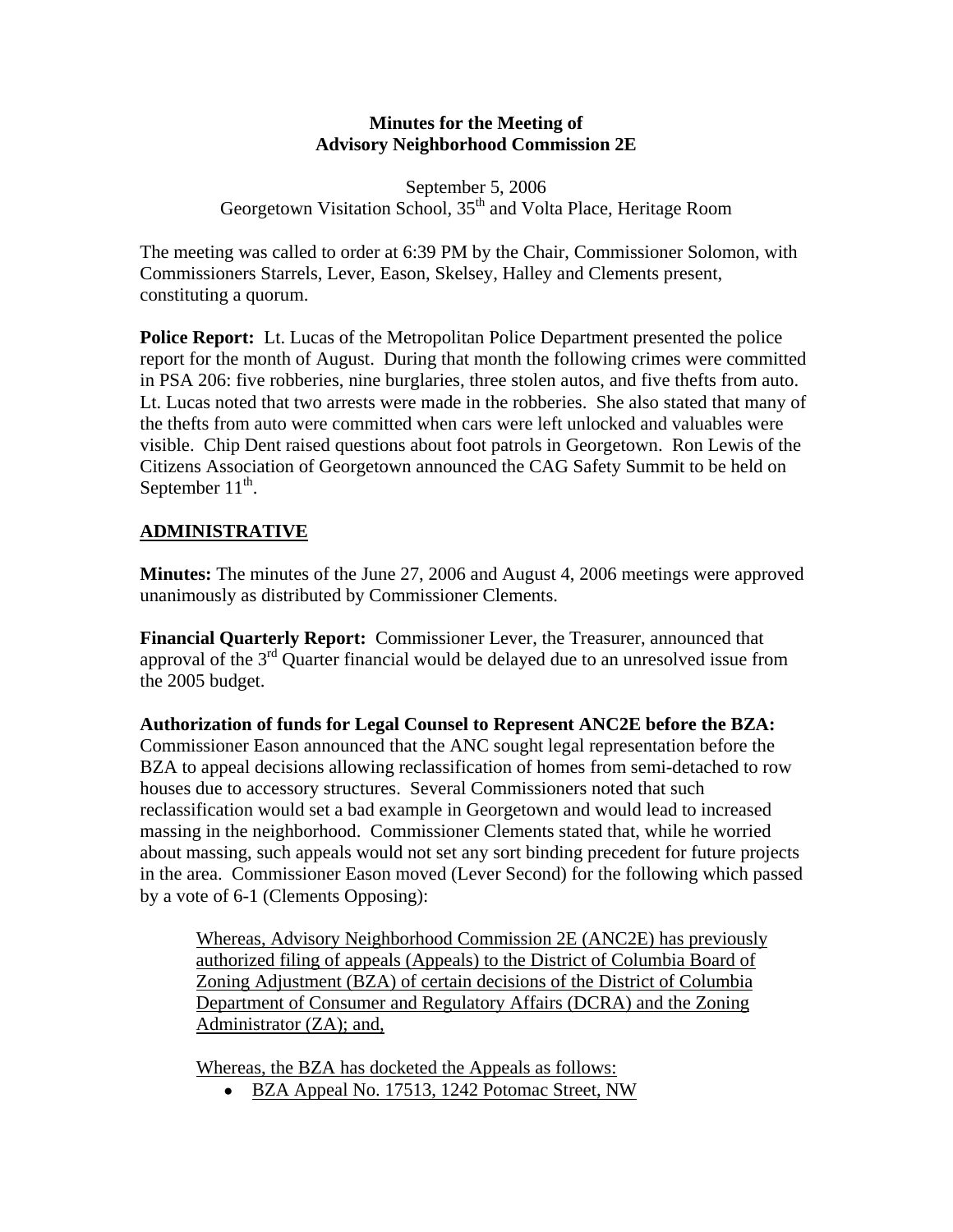• BZA Appeal No. 17519, 1812  $35<sup>th</sup>$  Street, NW

Whereas, the Commission desires to retail legal counsel to represent its interests in the Appeals before the BZA; and,

Whereas, the Commission has determined that Laurie Horvitz and the law firm of Finkelstein & Horvitz are exceptionally qualified to represent the Commission's interests in the Appeals.

Now therefore, by Advisory Neighborhood Commission 2E, it is

Resolved:

- That Laurie Horvitz and the law firm of Finkelstein & Horvitz be, and hereby are, authorized to represent the Commission in the Appeals.
- That the Commission's Chair be, and hereby is, authorized to enter into a representation agreement with Counsel on such terms and conditions as the Chair deems appropriate, subject to a maximum rate of \$200 per hour, and an overall cap of \$2,000
- That the Commission's Chair advises the BZA of the designation of counsel as authorized hereby.

# **COMMUNITY COMMENT**

**Welcome to Phyllis Hedlund, Director of the new City Collegiate Public Charter School:** Ms. Hedlund was introduced as Director of the new charter school, currently housed at the Jellef Boys and Girls Club. She said that fifty-seven  $7<sup>th</sup>$  grade students were currently enrolled and that the school operated with thirteen faculty and staff members. She said that the school would make every effort to reduce the impact on the neighborhood and that students would be supervised when arriving in the morning and departing in the afternoon.

**Welcome to Zach Dobelbower, new Planning Coordinator for Ward 2:** Zach Dobelbower was introduced as the new Ward 2 liaison for the Office of Planning. He noted that he would focus on park use, acceptable retail soluctions, and residential balance.

**Update on the Hardy Middle School Renovation:** Representatives for DC Public Schools and DDOT appeared before the ANC. Commissioner Lever raised questions about the pending traffic proposal which would reduce impact on residents as well as the aging sewer system in the area. The representative from DDOT stated that he had not heard of the proposal. Commissioners Solomon and Lever noted that this was completely unacceptable and that DDOT needed to pay more attention to the project. Truck traffic was a major concern for several other commissioners and residents.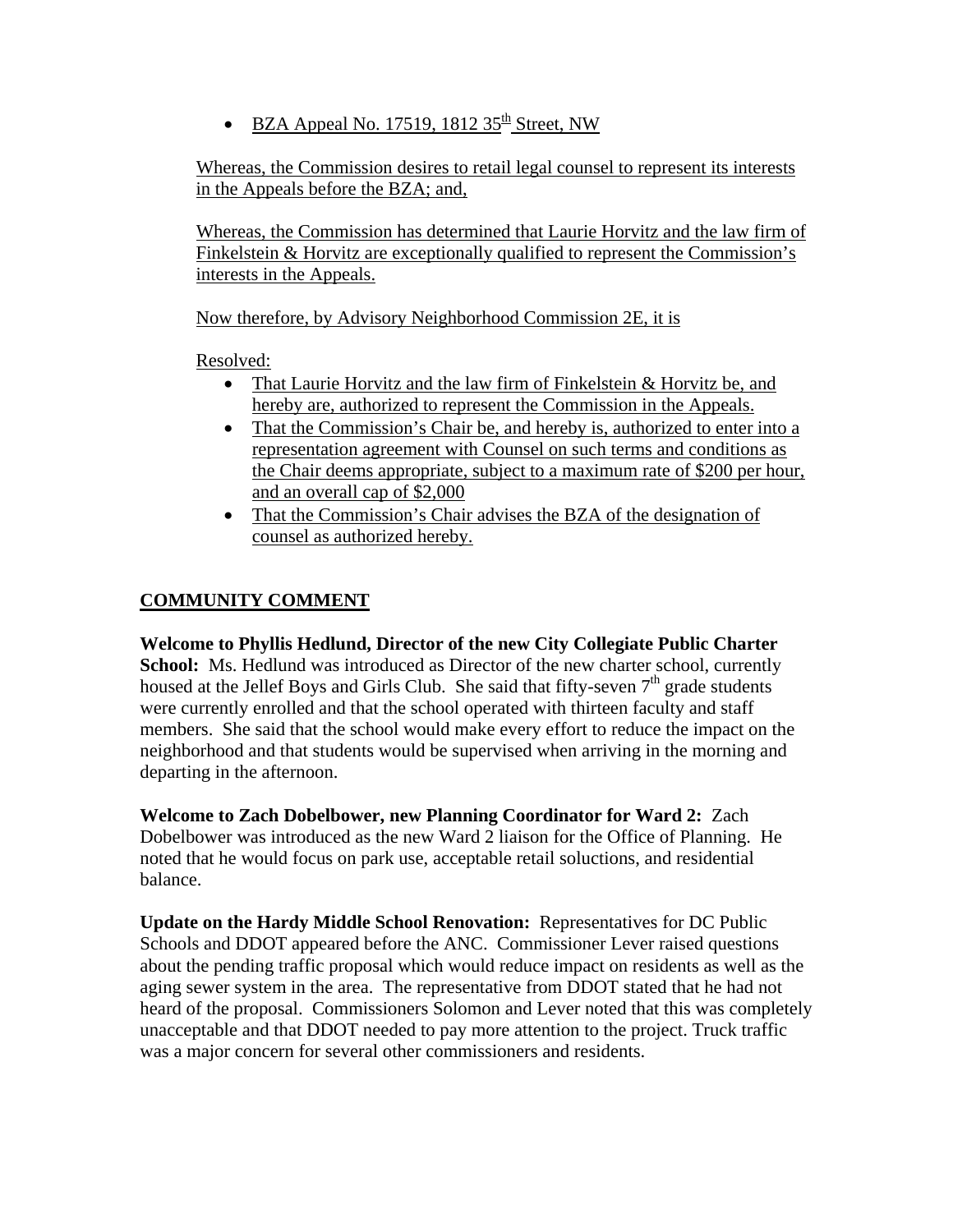**Taste of Georgetown:** Juanita Crabb of the Georgetown BID presented plans for the 2006 Taste of Georgetown event to benefit the Georgetown Ministry Center. The event would be held on October  $14^{th}$  from 11:00 AM to 4:00 PM. As DCEMA no longer allowed partial street closures, all of Wisconsin Avenue would be closed between Blues Alley and South Street from 3:00 AM to 8:00 PM on the day of the event. Many neighbors and commissioners were concerned about the timeframe in which the BID informed the ANC of the event details. Commissioners Starrels voiced concerns over redirecting the Georgetown Metro Connection and Circulator buses. Commissioners Clements and Halley expressed concern over suggestions to request partial street closure as this was no longer allowed by city regulations. The ANC would send a letter to the Georgetown BID expressing concern over these issues.

### **NEW BUSINESS**

### *Special Items*

**Consideration of CAG's Request for MPD Patrols Funded through a Reimbursable Detail:** Commissioner Solomon explained that CAG was requesting additional MPD patrols in Georgetown on residential streets to be funded through a CAG donation as a "reimbursable detail." Tom Birch expressed egalitarian concerns over the proposal as this type of expenditure would not be a possibility for all District residents. Commissioner Clements moved (Starrels Second) for the following which passed by a vote of 6-1 (Eason Opposing):

ANC 2E appreciates the dedication to public safety by the Citizen's Association of Georgetown. The ANC enthusiastically supports CAG's request for an additional police patrol on the residential streets of Georgetown funded through a reimbursable detail.

**Lawyers Have Heart Race:** Plans were presented for the Lawyers Have Heart Race to be held on Saturday, June 9, 2007. The race would require road closures on Canal Road, M Street, and K Street. Several Commissioners expressed gratitude to the race organizers for the advance notice of the event. Commissioner Starrels moved (Lever Second) for the following which passed by a vote of 7-0:

ANC 2E supports the Lawyers Have Heart 10K Race as presented which is the same as last year's course that proved to be a success for both the Heart Association and for the community.

**Charter School Text Amendment:** Commissioner Eason summarized a proposed amendment to the DCMR that would allow small schools, as right, to open in residential communities. Commissioner Eason moved (Solomon Second) for the following which passed by a vote of 7-0:

Whereas, the District of Columbia Zoning Commission (ZC) proposed amendments to Title 11 of the District of Columbia Municipal Regulations (DCMR) as published in the DC Register of August 18,2006; and,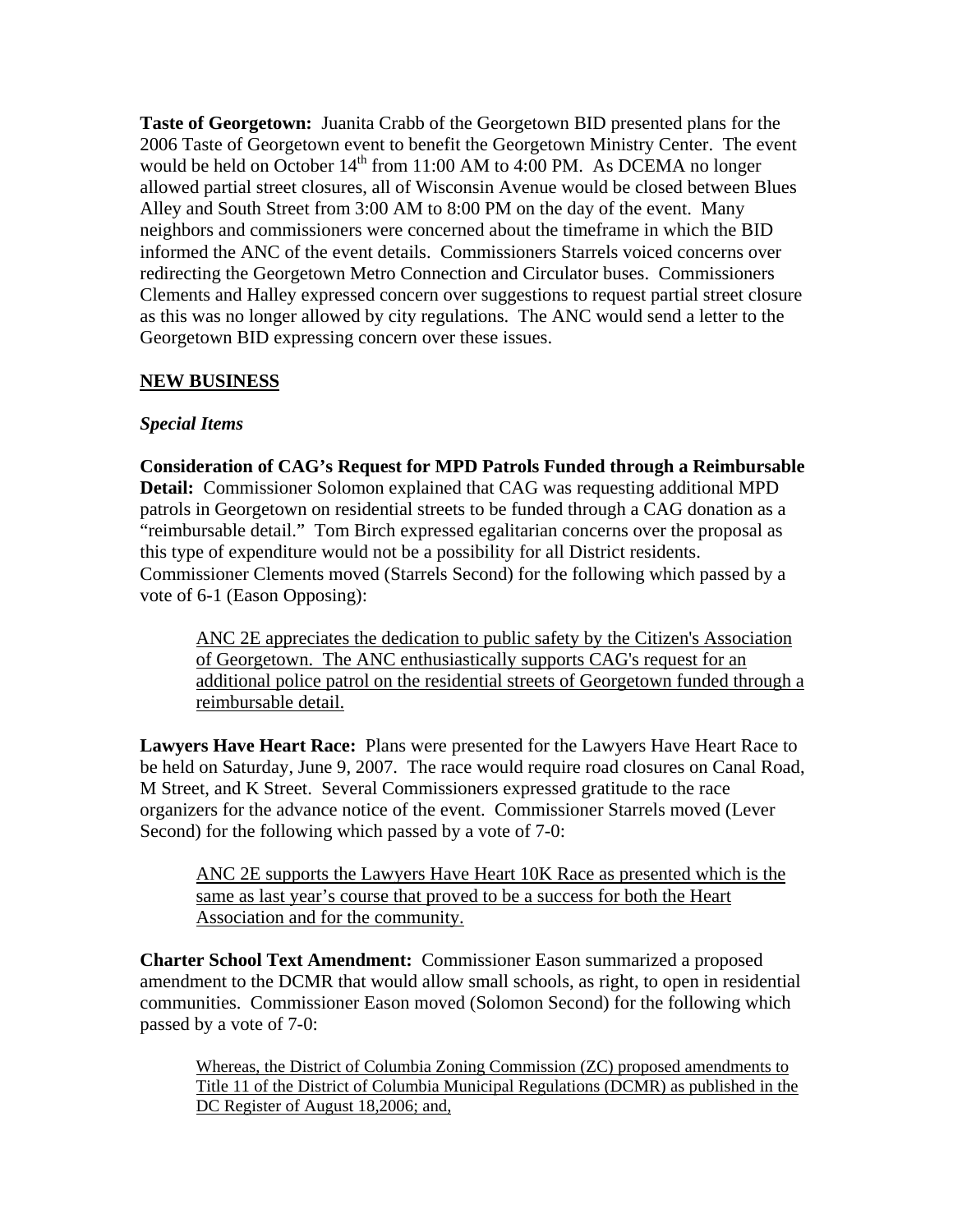Whereas, other Advisory Neighborhood Commissions, and in particular, Advisory Neighborhood Commission 3C, have adopted resolutions in opposition to the amendments proposed by the ZC; and,

Whereas, Advisory Neighborhood Commission 2E has considered the proposed amendments and the resolution in opposition adopted by Advisory Neighborhood Commission 3C.

Now, therefore, by Advisory Neighborhood Commission 2E ("the Commission"), it is hereby

Resolved, that the Commission adopts and incorporates by reference the Resolution of Advisory Neighborhood Commission 3C Regarding Text Amendments to Title 11 to Allow Charter Schools to Locate in Specified Zones as a Matter of Right; and, further

Resolved, that the Commission strongly opposes any proposal to allow location of Charter Schools and other facilities as contemplated by the Zoning Commission proposed amendments without the opportunity for full review by the Commission and the great weight entitled to its views as provided by law; and, further

Resolved, that a copy of this Resolution be provided to the Zoning Commission, the Mayor and the City Council.

#### **Historic Preservation Review Board Request for 3255 Prospect Street:**

Commissioner Starrels expressed concern over the proposal for the Dominos Pizza site that was approved by the Old Georgetown Board. He cited massing and scale as major concerns. Commissioner Starrels moved (Eason Second) for the following which passed by a vote of 7-0:

ANC 2E requests the Historic Preservation Review Board of the District of Columbia to review the proposed plans for the building slated for 3255 Prospect Street, NW, at their next scheduled meeting on September 28 2006.

#### *Zoning and Planning*

**3265 N Street (BZA #17516):** A request was made of the ANC to endorse a special exception request for lot coverage on a project already approved by the commission. Outerbridge Horsey stated that when the plans were originally submitted, he did not realize that the walkway in the yard would be factored into the lot coverage calculation. The house currently occupied 56.8% of the lot, including the walkway, and a request was made to increase coverage to 66%. Commissioner Skelsey noted that, while special exceptions are not usually desirable, this particular case would not affect the character of the neighborhood. The garage would block the addition. Commissioner Skelsey moved (Eason Second) for the following which passed by a vote of 6-0 (Solomon Abstaining):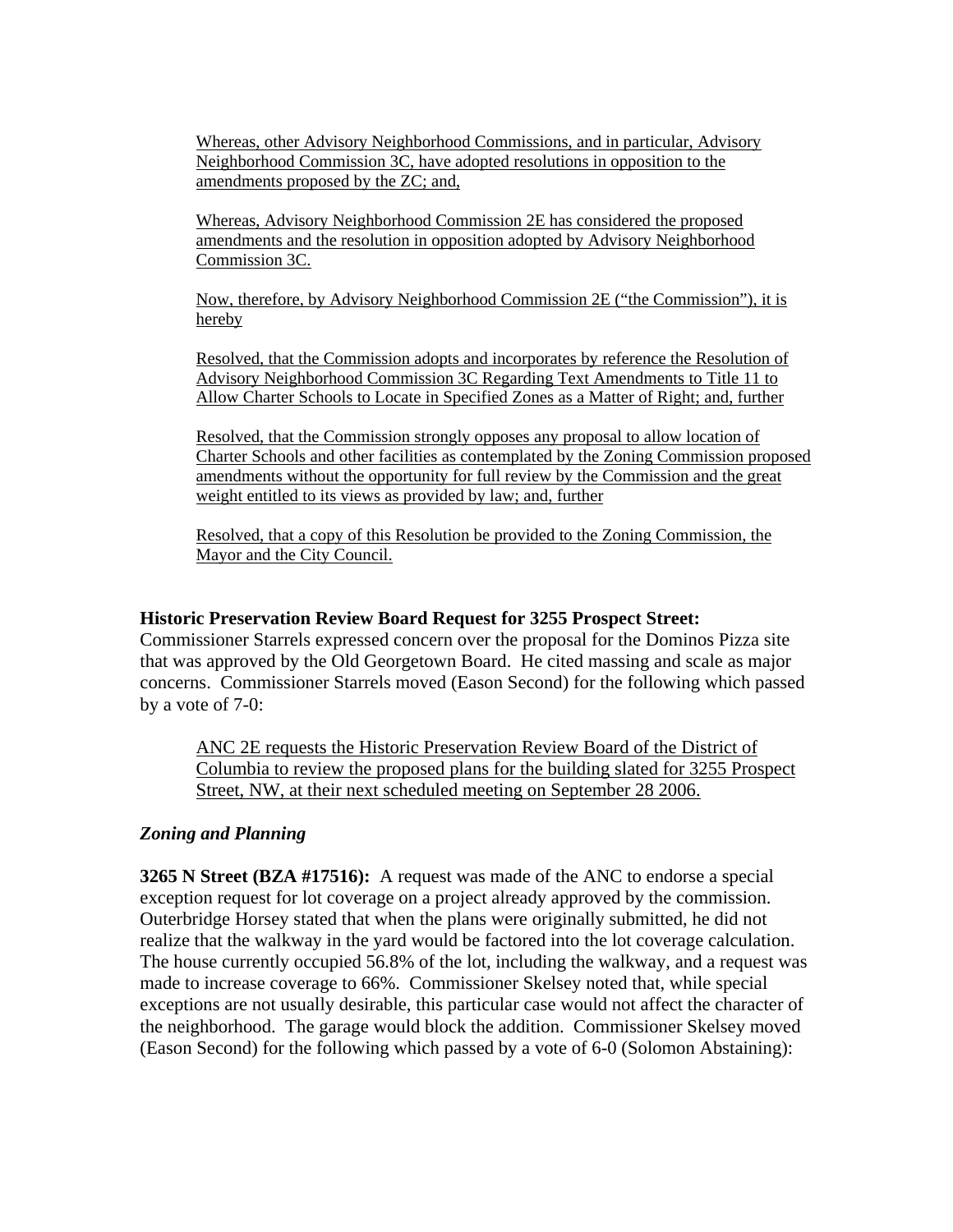ANC 2E notes the rarity with which requests for special exceptions to lot occupancy are approved within historic Georgetown, by this ANC.

The densification of the village by additional footprint building within the visually shared yet still private open space within neighborhood blocks is a serious issue that we intend to continue to manage closely.

In the case of 3265 N Street, given the large lot size, the relative small size and low height of the proposed addition, lack of impact to views from neighbors' homes, ANC 2E does not object to the request as submitted.

**Circulator Bus and Taste of Georgetown:** At the request of Commissioner Starrels, the ANC revisited the Taste of Georgetown issue. Commissioner Starrels noted that paperwork distributed by the BID indicated that the Circulator bus would use  $31<sup>st</sup>$  Street the day of the event since Wisconsin Avenue would be closed. He said that he did not want the bus on residential streets and that only half of Wisconsin should be closed. Commissioner Clements noted that new city regulations did not allow for partial street closures. Commissioner Halley echoed Commissioner Clements' concerns and said that it would not make sense to propose something not allowed by law. Commissioner Starrels moved (Lever Second) for the following which passed by a vote of 4-3 (Skelsey, Halley, and Clements Opposing):

ANC 2E does not want the Circulator bus to use  $31<sup>st</sup>$  Street or any other residential street.

**3124 Q Street (OGB 06-259):** Plans were presented for an iron fence around the front portion of the residence. Citing the recent murder on the property, the architects stated that the owners wanted the fence for safety. Commissioner Halley noted that it was inappropriate and insensitive to cite the tragedy in any discussion of proposed changes to the property. Several commissioners noted that it would likely not solve any security problem as the fence would not restrict access to the entire property and the gate placement would not allow easy access to the property in order to flee an attacker. Commissioner Halley moved (Eason Second) for the following which passed by a vote of  $7-0:$ 

Whereas the Miller residence already is largely contained by a stone wall and landscaping in the front;

Whereas throughout its history, the property has always been open to the front;

Whereas the side and rear of the property is already secured by a fence;

Whereas, the fence would further isolate the Bowie-Sevier estate from the neighborhood;

Whereas the security concerns cited are questionable and inadequately addressed;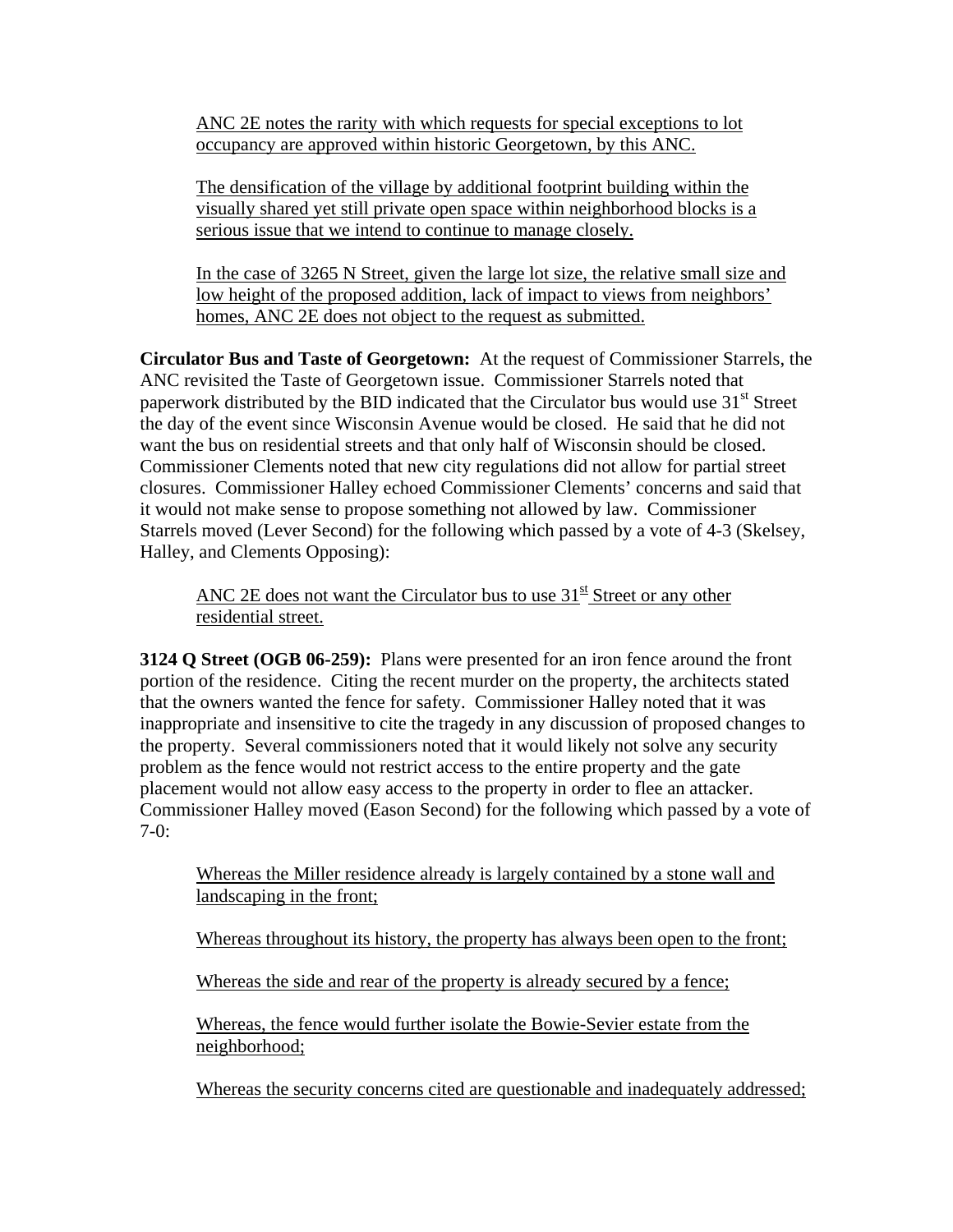Now therefore, by ANC 2E it is hereby resolved:

Resolved that the Commission strongly opposes construction of a fence in the front of the Bowie-Sevier estate as it is incompatible with the character and history of the district as this estate has traditionally been part of the neighborhood; and

Resolved that the Commission strongly opposes the height of the proposed fence.

**1715 Wisconsin Avenue (OGB 06-253):** Plans were presented for an HSBC bank on the site of the former Japan Inn restaurant at Wisconsin Avenue and R Street. The bank would include on site parking, but no drive-through window. The plans called for twenty inch lettering which Commissioner Eason noted was much larger than the twelve inches allowed in the historic district. Many were also concerned about the material and scale of the changes. Commissioner Eason moved (Halley Second) for the following which passed by a vote of 6-0 (Skelsey Absent):

ANC 2E requests that the applicant revisit the plans to reconsider the mass and material with hopes that the overall design will be more sensitive to the historic neighborhood of Georgetown. We also have obvious concerns about the signage.

**3407 R Street (OGB 06-192):** The owner presented revised plans for the addition. He noted that the deck had been removed during the revision. The deck was previously a privacy concern for the neighbors. The neighbors still expressed concern over the size of the rear addition. Commissioner Solomon moved (Halley Second) for the following which passed by a vote of 5-0 (Starrels Absent, Lever Abstaining):

ANC 2E opposes the proposed addition at the roof level, as it would change the character of the block. We have no objection to the rear addition but reflect the neighbor's concerns that its size be scaled back.

**Consent Calendar:** Commissioner Clements moved (Lever Second) to approve the consent calendar, which passed by a vote of 6-0. The consent calendar included the following projects:

OGB 06-197, 1426 Wisconsin Ave. OGB 06-266, 3334 Cady's Alley OGB 06-256, 3034 M St. OGB 06-255, 3278 M St. OGB 06-254, 1229 29<sup>th</sup> St.

**3500 O Street (OGB 06-262):** Plans were presented for signage and an outdoor café for the Saxby's coffee shop which would be on the site of the former Sugar's Campus Store. Several Commissioners and neighbors expressed concern over the sidewalk café. They noted that there would be no way to control store hours since the café would not have a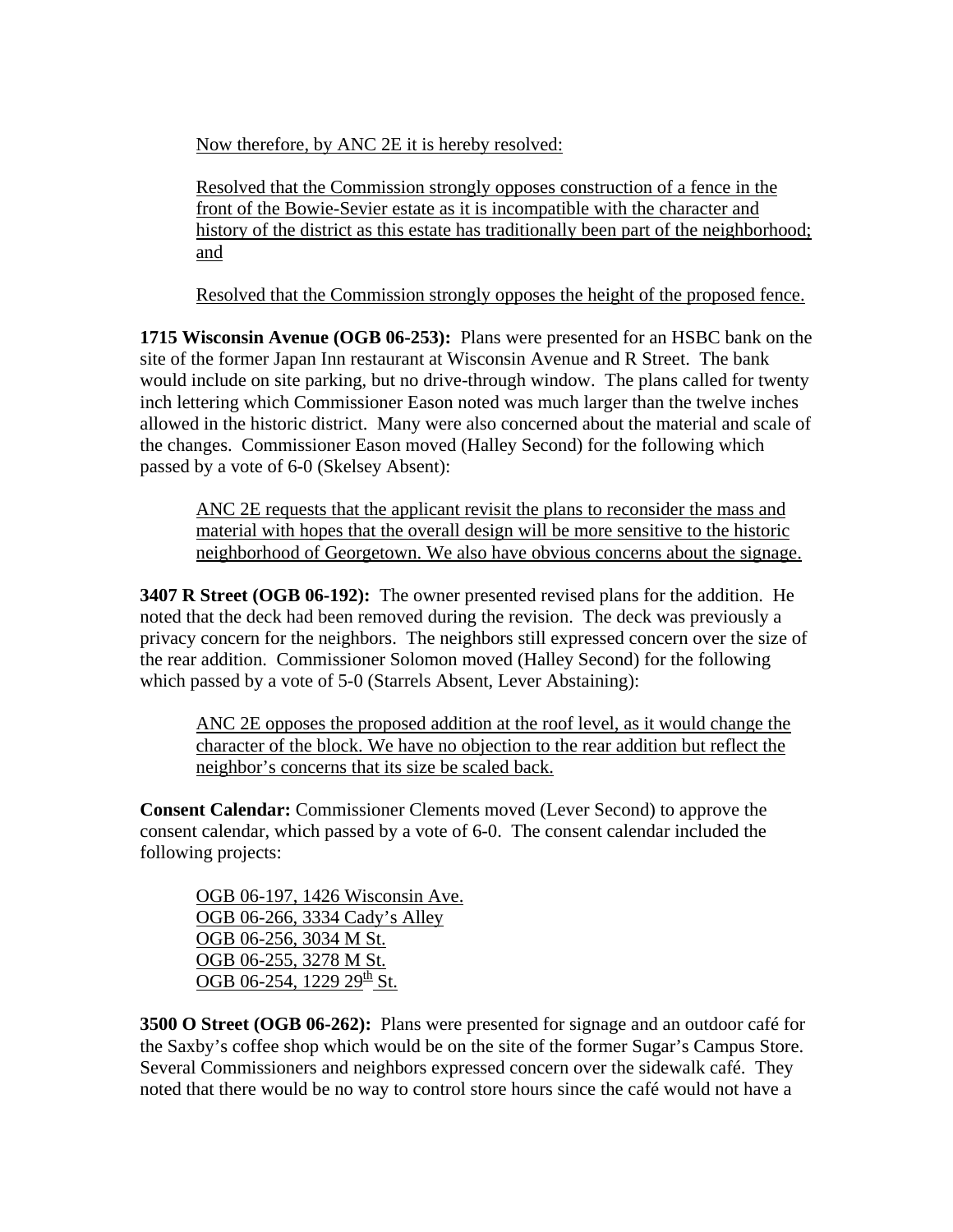liquor license. Additionally, there was concern about the small size of the sidewalk and what would happen to the outdoor furniture after closing. Commissioner Skelsey moved (Solomon Second) for the following which passed by a vote of 7-0:

## ANC 2E does not object to the proposed signage.

Commissioner Skelsey moved (Eason Second) for the following which passed by a vote of 6-1 (Clements Opposing):

ANC 2E adamantly opposes the proposed sidewalk café on both sides as it would add trash and noise as well as restrict sidewalk use to an already busy corner surrounded by residential homes and group houses. ANC 2E would also mention that this additional seating would intensify a non-conforming building use which is contrary to the zoning laws.

**1357 Wisconsin Avenue (06-053):** Revised concept plans were presented for the property. The OGB had asked that the architect simplify the front and rear of the addition and remove the masonry, as to differentiate between the original structure and the addition. Additionally, the balconies were removed from the revised design.

### ANC 2E has no objection to the project as presented.

**1675 31st Street (OGB 06-250):** Revised plans were presented for a one story rear addition at the second floor level. The new design reduced the addition by sixteen feet, but it was noted that the new structure would be only five feet from the neighbors' window. The neighbors expressed concern over loss of light and air. There was no communication between the neighbors. Commissioner Eason moved (Clements Second) for the following which passed by a vote of 7-0:

ANC 2E still has concerns with the revisions as they still seems to have a negative impact on the air, light and privacy of the adjoining neighbor and since there is no adequate representation that the neighbor was notified, ANC 2E cannot endorse the revised design as presented.

**Wormley School Project (OGB 06-261 and OGB 06-238):** Revised plans were presented for the Wormley school site. The changes included landscaping and detailing, as well as a fence on the back alley constructed of brick and wood. Changes were also proposed for the central openings on the east and west sides of the main Wormley structure. Commissioner Skelsey noted that deciduous trees were now being proposed in the rear rather than evergreens. Commissioner Starrels moved (Solomon Second) for the following which passed by a vote of 7-0:

ANC 2E supports the concept development of the landscape plans for the six new townhouses and the foundation to grade and garage structure.